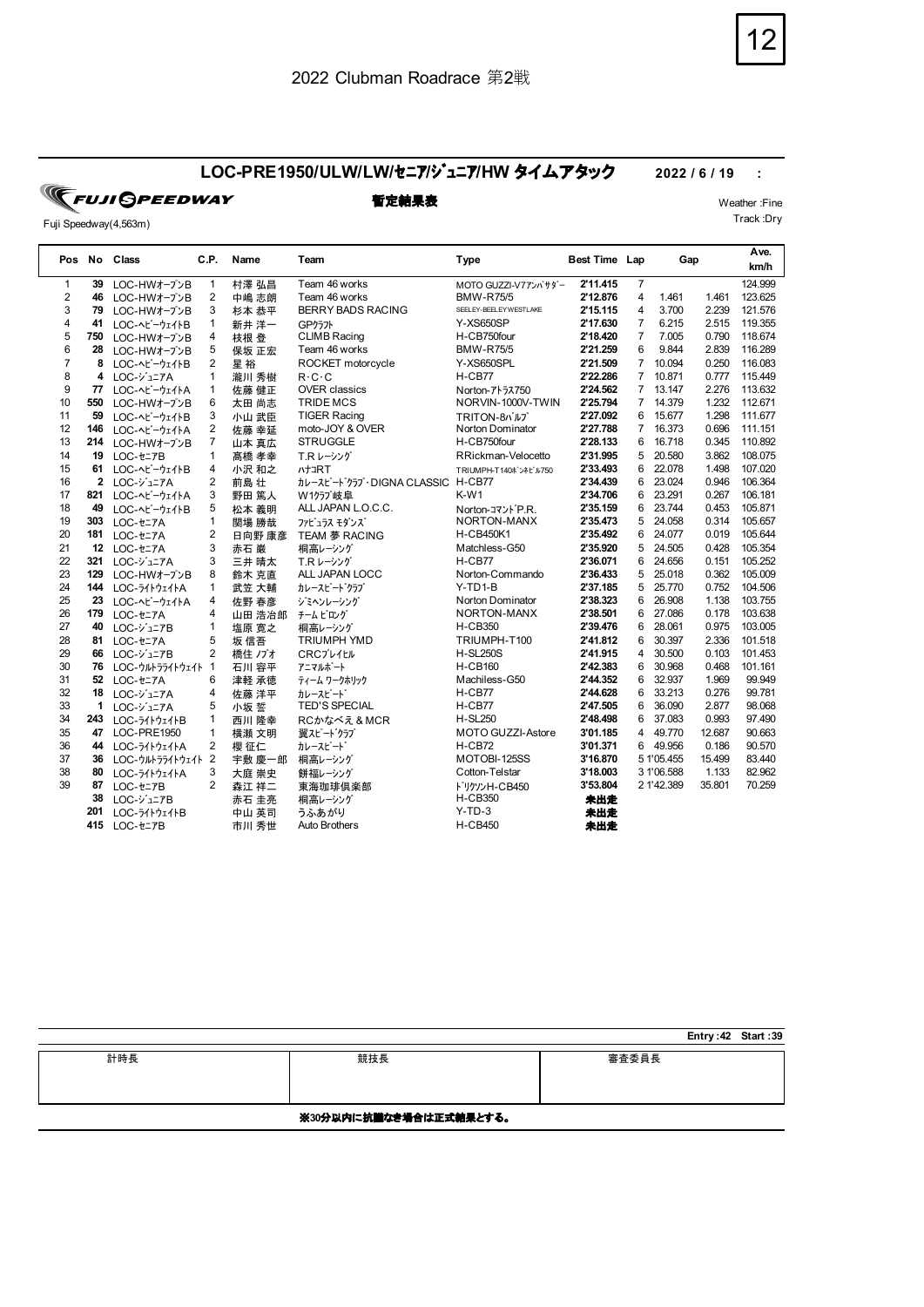

## **LOC-PRE1950/ULW/LW-A・B/JR-A/SE-A 決勝 2022 / 6 / 19 :**<br>**■ 雷定結果表 Weather :! ■ 雷定結果表**

Fuji Speedway(4,563m)

**暫定結果表** Weather :Fine Track :Dry

|                    |              | Pos No Name     | Team                      | <b>Type</b>                                      | Lap | <b>Total Time</b> | Ave.<br>km/h | Gap                      |         | Best Time Lap |                          |
|--------------------|--------------|-----------------|---------------------------|--------------------------------------------------|-----|-------------------|--------------|--------------------------|---------|---------------|--------------------------|
| <b>LOC-PRE1950</b> |              |                 |                           | Start Time: 15: 12'13 Finish Time: 15: 22'01.689 |     |                   |              |                          | Entry:1 |               | Start: 1 Finish: 1       |
| 1                  |              | 47 横瀬 文明        | 翼スピードクラブ                  | MOTO GUZZI-Astore                                | 3   | 9'48.689          | 81.853       |                          |         | 3'13.015      | 2                        |
|                    |              |                 |                           | ***** 以上完走 (規定周回数 LOC-PRE1950 : 2Laps) *****     |     |                   |              |                          |         |               |                          |
|                    |              | LOC-ウルトラライトウェイト |                           | Start Time: 15: 12'13 Finish Time: 15: 22'17.556 |     |                   |              |                          |         |               | Entry:2 Start:1 Finish:1 |
| $\mathbf{1}$       |              | 36 宇敷 慶一郎       | 桐高レーシング                   | MOTOBI-125SS                                     | 3   | 10'04.556         | 79.705       |                          |         | 3'16.990      | 3                        |
|                    |              |                 |                           | ***** 以上完走 (規定周回数 LOC-ウルラライトウェイト: 2Laps) *****   |     |                   |              |                          |         |               |                          |
|                    |              | 76 石川 容平        | アニマルボート                   | <b>H-CB160</b>                                   |     |                   |              |                          |         |               |                          |
| LOC-ライトウェイトA       |              |                 |                           | Start Time: 15:12'13 Finish Time:                |     |                   |              |                          |         |               | Entry:3 Start:1 Finish:0 |
|                    |              |                 |                           | ***** 以上完走 (規定周回数) *****                         |     |                   |              |                          |         |               |                          |
|                    |              | 144 武笠 大輔       | カレースピート゛クラブ               | Y-TD1-B                                          |     |                   |              |                          |         |               |                          |
|                    |              | 44 櫻 征仁         | カレースピード                   | $H-CB72$                                         |     |                   |              |                          |         |               |                          |
|                    | 80.          | 大庭 崇史           | 餅福レーシング                   | Cotton-Telstar                                   |     |                   |              |                          |         |               |                          |
| LOC-ライトウェイトB       |              |                 |                           | Start Time: 15: 12'13 Finish Time: 15: 21'46.100 |     |                   |              |                          |         |               | Entry:2 Start:2 Finish:2 |
|                    |              | 1 201 中山 英司     | うふあがり                     | $Y-TD-3$                                         | 4   | 9'33.100          | 112.743      |                          |         | 2'20.322      | $\overline{2}$           |
|                    | 2 243        | 西川 降幸           | RCかなべえ&MCR                | <b>H-SL250</b>                                   | 4   | 11'46.881         |              | 91.405 2'13.781 2'13.781 |         | 2'50.678      | 4                        |
|                    |              |                 |                           | ***** 以上完走 (規定周回数 LOC-ライトウェイトB: 3Laps) *****     |     |                   |              |                          |         |               |                          |
| LOC-ジェアA           |              |                 |                           | Start Time: 15: 12'13 Finish Time: 15: 21'59.753 |     |                   |              |                          |         |               | Entry:5 Start:5 Finish:5 |
| 1                  | 4            | 瀧川 秀樹           | $R \cdot C \cdot C$       | H-CB77                                           | 4   | 9'46.753          | 110.119      |                          |         | 2'23.449      | 3                        |
| 2                  | $\mathbf{2}$ | 前島 壮            | カレースビート クラブ・DIGNA CLASSIC | H-CB77                                           | 4   | 10'14.903         | 105.078      | 28.149 28.149            |         | 2'30.248      | $\overline{2}$           |
| 3                  | 321          | 三井 晴太           | T.R レーシング                 | H-CB77                                           | 4   | 10'40.355         | 100.901      | 53.602 25.452            |         | 2'36.685      | 3                        |
| 4                  | 18           | 佐藤 洋平           | カレースピード                   | H-CB77                                           | 4   | 11'36.311         | 92.793       | 1'49.557                 | 55.955  | 2'48.355      | 4                        |
| 5                  |              | 1 小坂誓           | <b>TED'S SPECIAL</b>      | H-CB77                                           | 4   | 11'44.063         |              | 91.771 1'57.310          | 7.752   | 2'51.199      | 3                        |
|                    |              |                 |                           | ***** 以上完走 (規定周回数 LOC-ジュニアA: 3Laps) *****        |     |                   |              |                          |         |               |                          |
| LOC-セニアA           |              |                 |                           | Start Time: 15: 12'13 Finish Time: 15: 22'28.461 |     |                   |              |                          |         |               | Entry:6 Start:5 Finish:4 |
| $\mathbf{1}$       | 303          | 関場 勝哉           | ファビュラス モダンズ               | NORTON-MANX                                      | 4   | 10'15.461         | 104.983      |                          |         | 2'31.395      | $\overline{2}$           |
| 2                  |              | 12 赤石巌          | 桐高レーシング                   | Matchless-G50                                    | 4   | 10'25.043         | 103.373      | 9.581                    | 9.581   | 2'32.034      | 4                        |
| 3                  | 181          | 日向野 康彦          | TEAM 夢 RACING             | <b>H-CB450K1</b>                                 | 4   | 10'46.322         | 99.970       | 30.860                   | 21.279  | 2'38.922      | 4                        |
| 4                  | 52           | 津軽 承徳           | ティーム ワークホリック              | Machiless-G50                                    | 4   | 11'01.243         | 97.714       | 45.781                   | 14.921  | 2'42.239      | 2                        |
|                    |              |                 |                           | ***** 以上完走 (規定周回数 LOC-セニアA: 3Laps)               |     | *****             |              |                          |         |               |                          |
|                    | 179          | 山田 浩冶郎          | チームビログ                    | NORTON-MANX                                      | 1   | 2'40.400          | 95.588       | 3Laps                    | 3Laps   |               |                          |
|                    |              | 81 坂信吾          | <b>TRIUMPH YMD</b>        | TRIUMPH-T100                                     |     |                   |              |                          |         |               |                          |

| <b>Fastest Lap</b>                                                                       |                                                                                    |                                                                            |                             |                                                                                              |       |  |  |  |
|------------------------------------------------------------------------------------------|------------------------------------------------------------------------------------|----------------------------------------------------------------------------|-----------------------------|----------------------------------------------------------------------------------------------|-------|--|--|--|
| LOC-PRE1950<br>LOC-ウルトラライトウェイト<br>LOC-51トウェイトB<br>LOC-ジュニアA<br>LOC-+=7A<br>*赤旗によるレースやり直し | 3'13.015(2/3)<br>3'16.990(3/3)<br>2'20.322(2/4)<br>2'23.449 (3/4)<br>2'31.395(2/4) | 85.106 km/h<br>83.389 km/h<br>117.065 km/h<br>114.513 km/h<br>108.503 km/h | 47<br>36<br>201<br>4<br>303 | 横瀬 文明 / 翼スピードクラブ<br>宇敷 慶一郎 / 桐高レーシング<br>中山 英司 /うふあがり<br>瀧川 秀樹 / R・C・C<br>関場 勝哉 / ファビュラス モダンズ |       |  |  |  |
| 計時長                                                                                      |                                                                                    |                                                                            | 競技長                         |                                                                                              | 審査委員長 |  |  |  |
|                                                                                          | ※30分以内に抗議なき場合は正式結果とする。                                                             |                                                                            |                             |                                                                                              |       |  |  |  |